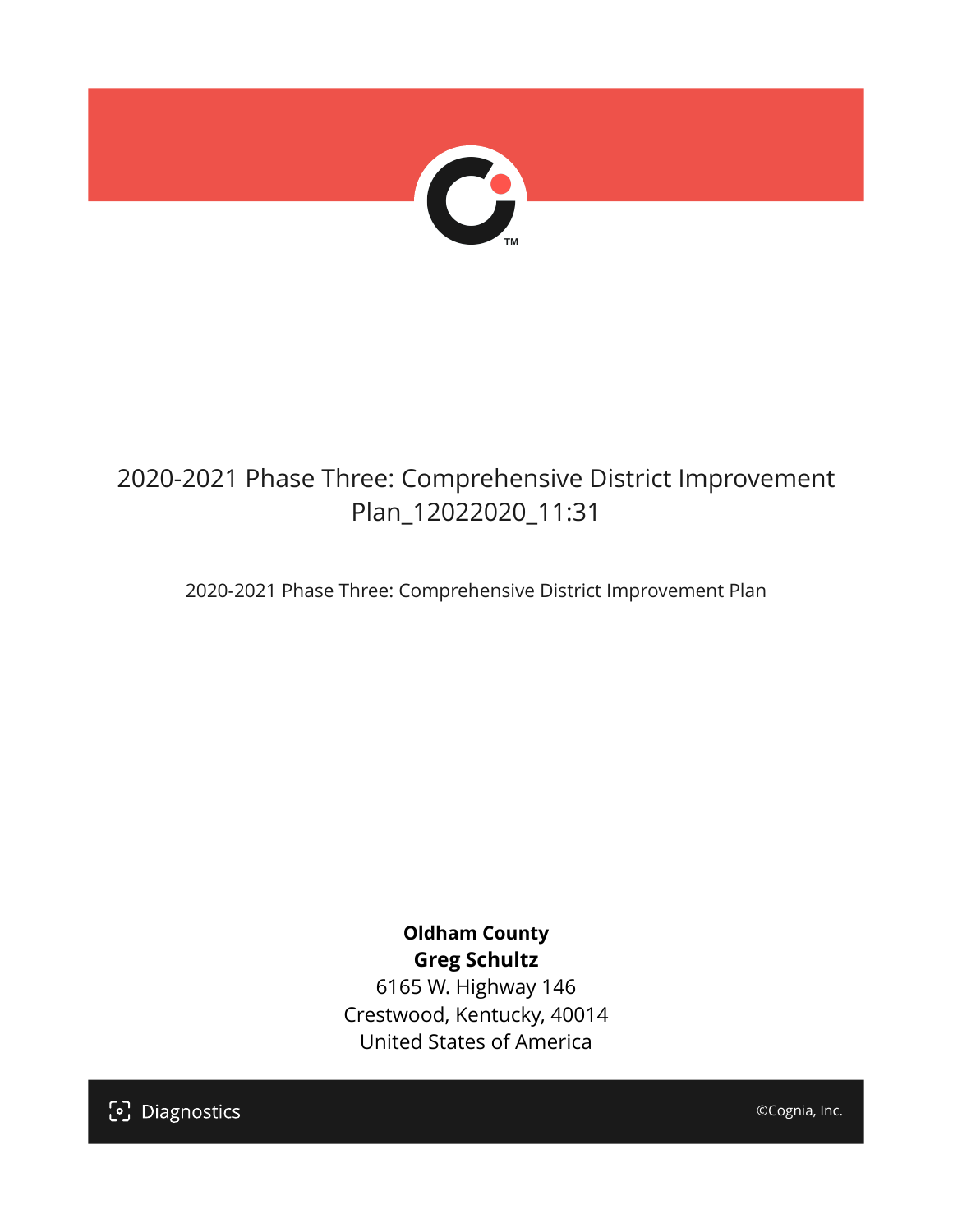2020-2021 Phase Three: Comprehensive District Improvement Plan - 2020-2021 Phase Three: Comprehensive District Improvement Plan\_12022020\_11:31 - Generated on 01/12/2021

Oldham County

#### **Table of Contents**

| 2020-21 Phase Three: Comprehensive District Improvement Plan |  |
|--------------------------------------------------------------|--|
| Affachment Summary                                           |  |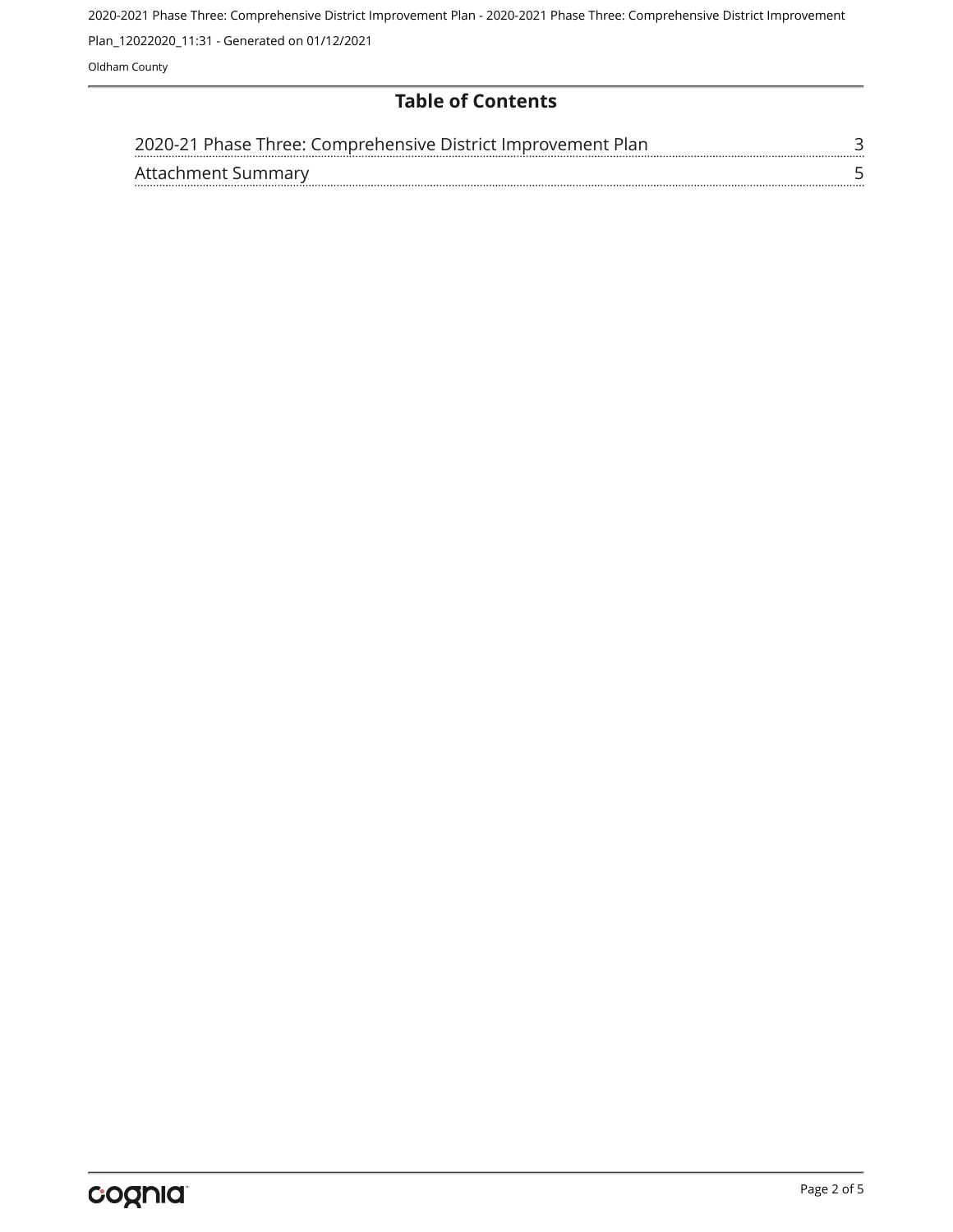2020-2021 Phase Three: Comprehensive District Improvement Plan - 2020-2021 Phase Three: Comprehensive District Improvement Plan\_12022020\_11:31 - Generated on 01/12/2021 Oldham County

#### <span id="page-2-0"></span>**2020-21 Phase Three: Comprehensive District Improvement Plan**

District improvement efforts are a collaborative process involving multiple stakeholders. During the improvement planning process, leaders focus on priority needs, district funding, and closing achievement gaps between identified subgroups of students. When implemented with fidelity, the Comprehensive District Improvement Plan (CDIP) cultivates an environment that promotes student growth and achievement.

**Goal:** Long-term three to five-year targets based on the six (6) required district goals: proficiency, separate academic indicator, achievement gap closure, graduation rate, growth, and transition readiness. Long-term targets should be informed by The Needs Assessment for Districts.

**Objective:** Short-term target to be attained by the end of the current academic year. There can be multiple objectives for each goal.

**Strategy:** An approach to systematically address the process, practice, or condition that the district will focus its efforts upon in order to reach its goals or objectives. There can be multiple strategies for each objective. The strategy can be based upon Kentucky's six (6) Key Core Work Processes listed below or another established improvement approach (i.e. *Six Sigma, Shipley, Baldridge, etc.*).

**Activity:** Actionable steps used to deploy the chosen strategy. There can be multiple activities for each strategy.

**Key Core Work Processes:** A series of processes identified by the Kentucky Department of Education that involve the majority of an organization's workforce and relate to its core competencies. These are the factors that determine an organization's success and help it prioritize areas for growth.

[KCWP 1: Design and Deploy Standards](https://education.ky.gov/school/csip/Documents/KCWP%201%20Strategic%20Design%20and%20Deploy%20Standards.pdf) [KCWP 2: Design and Deliver Instruction](https://education.ky.gov/school/csip/Documents/KCWP%202%20Strategic%20Design%20and%20Deliver%20Instruction.pdf) [KCWP 3: Design and Deliver Assessment Literacy](https://education.ky.gov/school/csip/Documents/KCWP%203%20Strategic%20Design%20and%20Deliver%20Assessment%20Literacy.pdf) [KCWP 4: Review, Analyze and Apply Data](https://education.ky.gov/school/csip/Documents/KCWP%204%20Strategic%20Review%20Analyze%20and%20Apply%20Data.pdf) [KCWP 5: Design, Align and Deliver Support](https://education.ky.gov/school/csip/Documents/KCWP%205%20Strategic%20Design%20Align%20Deliver%20Support%20Processes.pdf) [KCWP 6: Establishing Learning Culture and Environment](https://education.ky.gov/school/csip/Documents/KCWP%206%20Strategic%20Establish%20Learning%20Culture%20and%20Environment.pdf)

**Measure of Success:** Criteria that shows the impact of the work. The **measures** may be quantitative or qualitative but are observable in some way.

**Progress Monitoring:** Process used to assess the implementation of the plan, the rate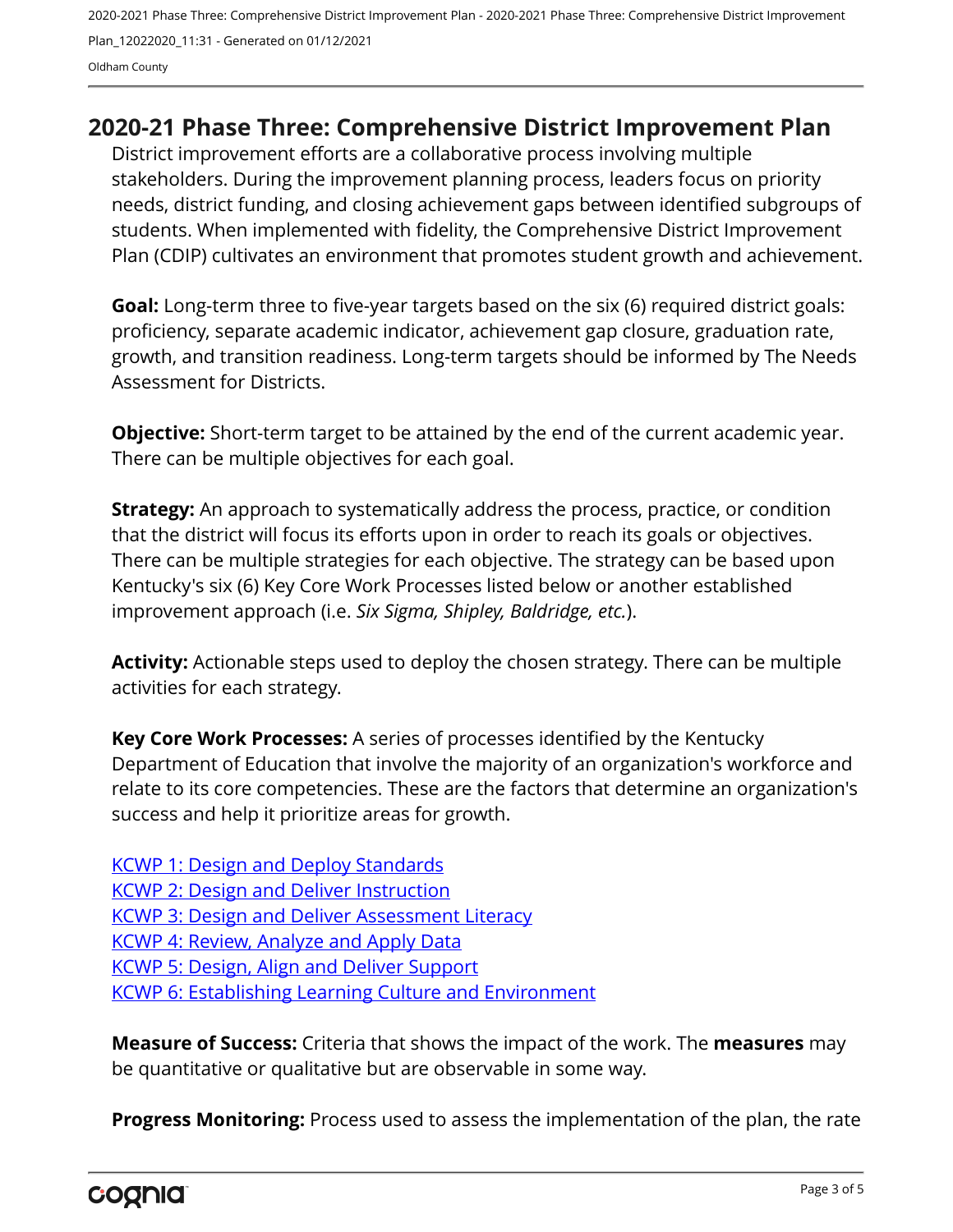2020-2021 Phase Three: Comprehensive District Improvement Plan - 2020-2021 Phase Three: Comprehensive District Improvement Plan\_12022020\_11:31 - Generated on 01/12/2021

Oldham County

of improvement, and the effectiveness of the plan. Should include timelines and responsible individuals.

**Funding:** Local, state, or federal funds/grants used to support (or needed to support) the improvement initiative.

There are six (6) required district goals:

• Proficiency, separate academic indicator, achievement gap closure, graduation rate, growth, and transition readiness.

The required school goals include the following:

• For elementary/middle school, these include proficiency, separate academic indicator, achievement gap, and, growth.

• For high school, these include proficiency, separate academic indicator, achievement gap, graduation rate, and transition readiness.

. a. Develop your Strategic Goals using the **[Comprehensive District Improvement](https://education.ky.gov/school/csip/Documents/KDE Comprehensive Improvement Plan for District.docx)** [Plan Template.](https://education.ky.gov/school/csip/Documents/KDE Comprehensive Improvement Plan for District.docx)

b. **Upload** your completed Comprehensive District Improvement Plan in the attachment area below.

**You may enter an optional narrative about your Comprehensive District Improvement Plan below. If you do not have an optional narrative, enter N/A.**

NA

#### **ATTACHMENTS**

**Attachment Name**